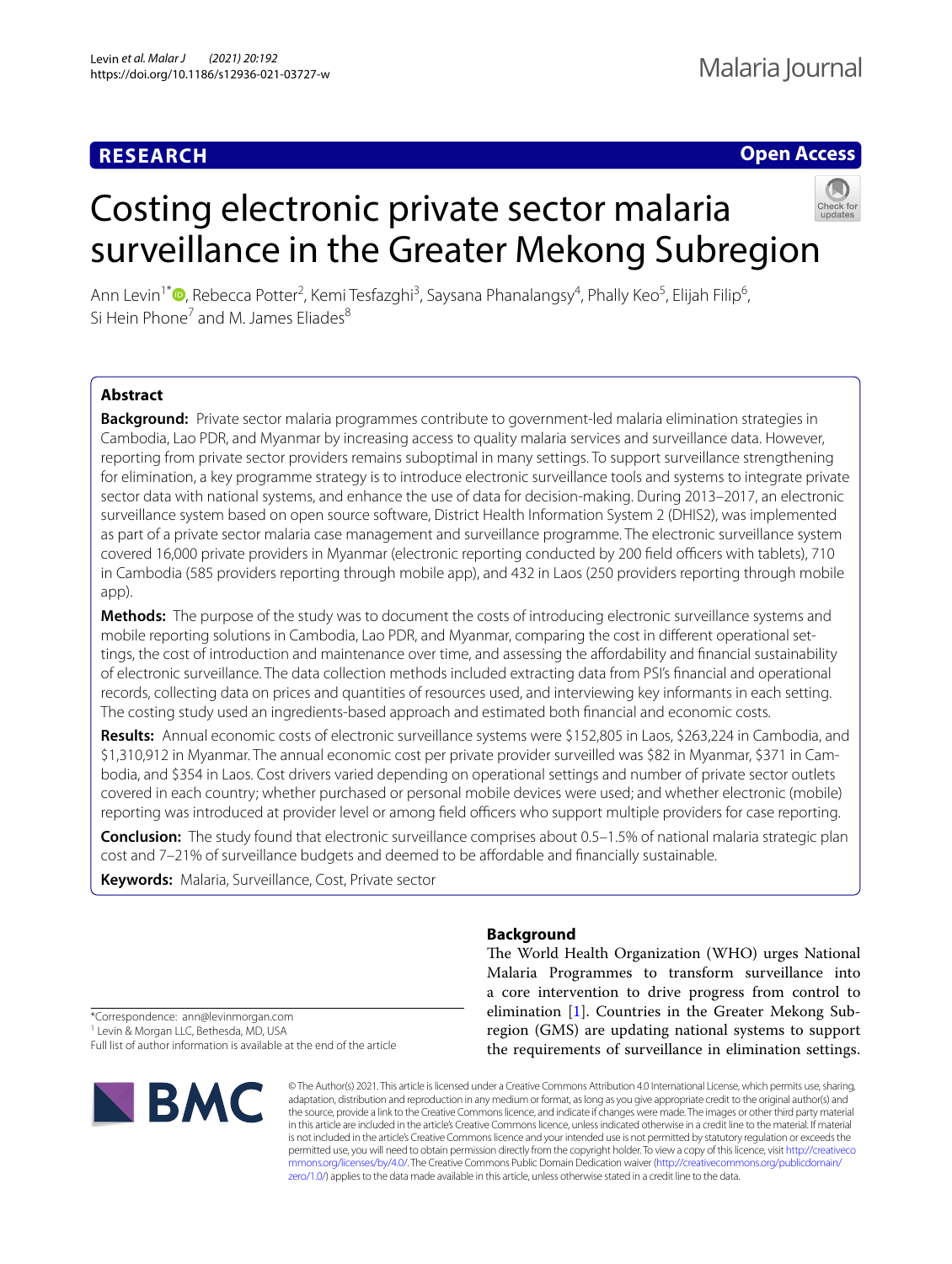National Malaria Control Programmes (NMCPs) are considering whether and how to transition from aggregate, paper-based reporting systems to real-time, casebased electronic systems. The rapid growth of smart phone ownership and mobile coverage in the GMS [\[2](#page-11-1)] is also prompting NMCPs and malaria partners to integrate mobile reporting solutions into surveillance systems to increase the timeliness and granularity of case reporting.

Population Services International's Greater Mekong Subregion Elimination of Malaria through Surveillance (GEMS) programme, funded by the Bill and Melinda Gates Foundation (BMGF), contributed to governmentled malaria elimination strategies in Cambodia, Lao PDR, and Myanmar and Vietnam by developing electronic systems for private sector providers during the 2013–2018 period. In response to increasing demand for real-time case-based reporting and analysis, the GEMS programme designed and confgured an electronic surveillance platform in DHIS2, developed open-source mobile applications for real-time reporting, and scaled mobile reporting tools across private sector networks. Malaria case data reported by PSI's networks of private providers and captured through the GEMS surveillance platform were integrated into national systems at varying degrees of frequency and granularity, in accordance with NMCP reporting protocols and depending on the readiness of national surveillance systems. As a result of the intervention, the timeliness of private provider reporting a suspected or positive malaria case was reduced from a month to less than 24 h in Cambodia and Lao PDR. In Myanmar, the 16,000 private providers went from not reporting their malaria cases to reporting these monthly.

The study authors conducted cost analyses in parallel with programme implementation to provide information on the key cost drivers and assess afordability and fnancial sustainability of introducing and maintaining electronic surveillance approaches across three operational settings in Cambodia, Lao PDR, and Myanmar, as well as to estimate the comparative costs of approaches in diferent programmatic settings.

Cambodia, Lao PDR, and Myanmar have committed to achieving malaria elimination by 2030, although each country is at a diferent stage in the elimination pathway in terms of each country's epidemiology and the readiness of surveillance and response systems [[3–](#page-11-2) [5\]](#page-11-3). Malaria caseloads and mortality rates continue to fall, and malaria transmission is becoming increasingly localized. Transmission hot spots are often concentrated in and around forested areas, afecting populations who live or work in these areas. As a result, many of the "last mile" malaria cases are expected to occur in remote areas, where access to public health services can be poor. Large proportions of malaria patients in the GMS seek and receive malaria treatment from the private sector. Proportions vary depending on key demographic indicators, such as living in urban or rural locations and wealth quintile, with estimates of up to 65% of the population seeks malaria care in the private sector in Myanmar and 75% in Cambodia [\[6](#page-11-4)]. In Lao PDR, a study in a malaria endemic districts showed that 77% of patients frst sought care in the private sector [[7\]](#page-11-5). Private sector malaria providers include formal health care providers such as clinics and pharmacies, as well as non-formal outlets, including drug shops, mobile drug vendors, and general retailers according to varying national policies.

The PSI GEMS project has been working with large networks of private sector outlets and providers—both formal and non-formal located in areas of transmission—to facilitate case reporting into national surveillance systems and ensure that NMCPs have access to complete data for evidence-based decision making. The project used DHIS2, an open-source health management information system adopted by more than 60 countries worldwide, as an electronic platform to collect, analyze, and report routine surveillance data from the private sector. Ministries of Health in Myanmar and Lao PDR also use DHIS2 as a national health management information system. The project designed, developed and scaled mobile reporting applications to improve timeliness of case-based reporting from private providers. These tools include PSI's custom-developed Malaria Case Surveillance App and the University of Oslo's generic, freely available DHIS2 mobile app. Both tools enable providers to submit case data to DHIS2 in near real-time through Android mobile devices.

The providers fill in data on the total number of persons tested for malaria, suspected malaria cases, suspected cases tested, and confrmed malaria cases reported by private providers. In Cambodia and Laos, the data are transmitted in near real-time while the data in Myanmar are sent monthly to the NMCPs.

Despite substantial investments in surveillance system strengthening, the evidence on afordability and feasibility of fnancially sustaining private sector surveillance in elimination settings is limited. Most studies on surveillance costs focus on other malaria programme enhancements such as improved diagnostic methods [\[8](#page-11-6)] or GIS systems  $[9]$  $[9]$  $[9]$ . The purpose of this study is to provide estimates on the afordability and fnancial sustainability of electronic surveillance interventions through an analysis and comparison of the costs in Cambodia, Lao PDR, and Myanmar. These insights will provide evidence to NMCPs and partners to inform national decisions on resource allocation and surveillance strengthening strategies.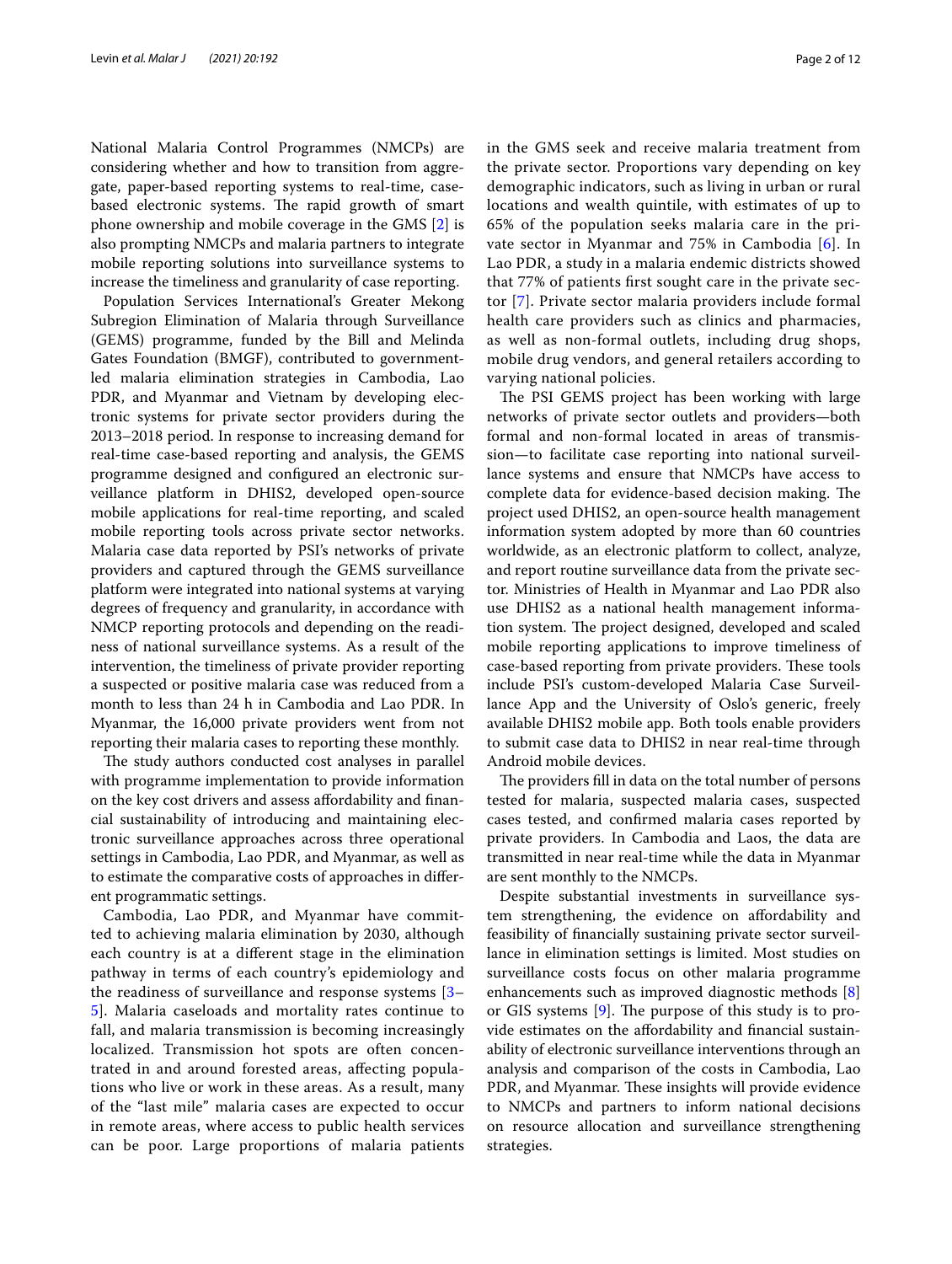# **Methods**

### **Study area**

The costing study was conducted in three countries: Cambodia (14 out of 25 provinces), Lao PDR (fve out of 17 provinces), and Myanmar (nationwide) from 2017 to 2018. The electronic surveillance system covered 16,000 private malaria providers in Myanmar using 200 feld officers to collect data with PSI-provided tablets; it covered 710 private providers in Cambodia, including 585 providers reporting through PSI-provided smartphones devices using PSI's Malaria Case Surveillance App (limited to 585 due to budget considerations) and 125 providers using paper-based reporting; and it covered 432 providers in Lao PDR, with 250 private providers reporting through personal smartphone devices using PSI's Malaria Case Surveillance App) and 182 using paperbased reporting.

The programme supported two commodities for case management—rapid diagnostic tests for testing, and artemisinin-based combination therapy (ACT) for treatment of malaria (when permitted by governments). The private providers were identifed through annual mapping of private sector outlets.

In Myanmar, malaria providers included two types of private providers: (i) trained health providers (general practitioners and community-based health providers), and (ii) commercial outlets (e.g. general retailers, drug shops) (see Table [1\)](#page-2-0). They were identified through annual routine mapping of the private sector.

In Laos and Cambodia, only private health facilities and pharmacies are authorized to conduct malaria testing and treatment while grocery stores and general retailers are not allowed to sell anti-malarials. During the electronic surveillance introduction, network malaria providers in Laos included private providers (clinics and pharmacies), while in Cambodia, malaria providers were comprised of private providers (health clinics and single provider offices) and providers based on private worksites in high risk areas (e.g. plantations).

### **Study design**

A micro-costing approach (ingredients-based) [[10](#page-11-8)] was applied to estimate the value of resources used in the surveillance interventions. The resources (cost*ing inputs*) used for every activity were identifed and a unit cost attached to each resource. The list of activities was agreed upon through discussions with implementing and fnance programme staf in the study countries and are shown in Table [2](#page-4-0). Activities are not limited to the introduction of software itself; the list includes all activities that are required for reporting case data from private providers into the electronic system and generating automated analytic outputs.

The costs of the private provider surveillance system has two components: (1) the electronic surveillance system that includes the design, confguration and maintenance of the DHIS 2 platform for malaria surveillance; and (2) mobile reporting that refers to the application design, application development, piloting applications, and training providers as well as data packages, upgrades and maintenance, refresher training and supervision.

The study perspective is the implementer and private provider's (PSI's GEMS project) and fnancial and economic costs were diferentiated. Financial costs are monetary outlays spent by implementers on resources used for electronic surveillance interventions whereas economic costs include all costs, including opportunity costs (e.g. the value of private providers' time spent in programme activities such as training and supervision as well such as donated goods and volunteer time). Both fnancial and economic costs include staf costs for the activities. However, the opportunity cost of private provider time spent in training and meetings was only estimated for economic costs and not fnancial costs since these were not paid for by the 'payer'. The value of provider time was estimated using country-specifc minimum wages multiplied by estimated number of hours spent on the activity. Note that the 2016 exchange rates used for the minimum wages were the following: 3990 Cambodia riels to USD \$1, 8200 Laotian kip to US \$1, and 1364 Myanmar kyat to US \$1. It should be noted, however, that the providers in Cambodia and Lao PDR did beneft from the mobile data packages.

Activity costs were categorized as "start-up", "capital" or "recurrent". Start-up costs are one-time activities to prepare for the project such as initial training, system design, and mobile application design. In the case where capital costs (e.g. smartphones, tablets, desktops, computer servers) were used, these were amortized as part of the total cost estimates. Recurrent costs include the value

<span id="page-2-0"></span>**Table 1** Providers authorized by governments to test and treat for malaria

| Cambodia                                                                                                                        | Lao PDR.                                              | Myanmar                                                                                                                                           |
|---------------------------------------------------------------------------------------------------------------------------------|-------------------------------------------------------|---------------------------------------------------------------------------------------------------------------------------------------------------|
| Health providers in clinics and cabinets<br>Private worksites (e.g. plantations) with trained<br>on-site Mobile Malaria Workers | Private providers in pharmacies and health<br>clinics | Private general practitioner clinics<br>General retailers, sundry shops and itinerant drug<br>vendors<br>Community-based health service providers |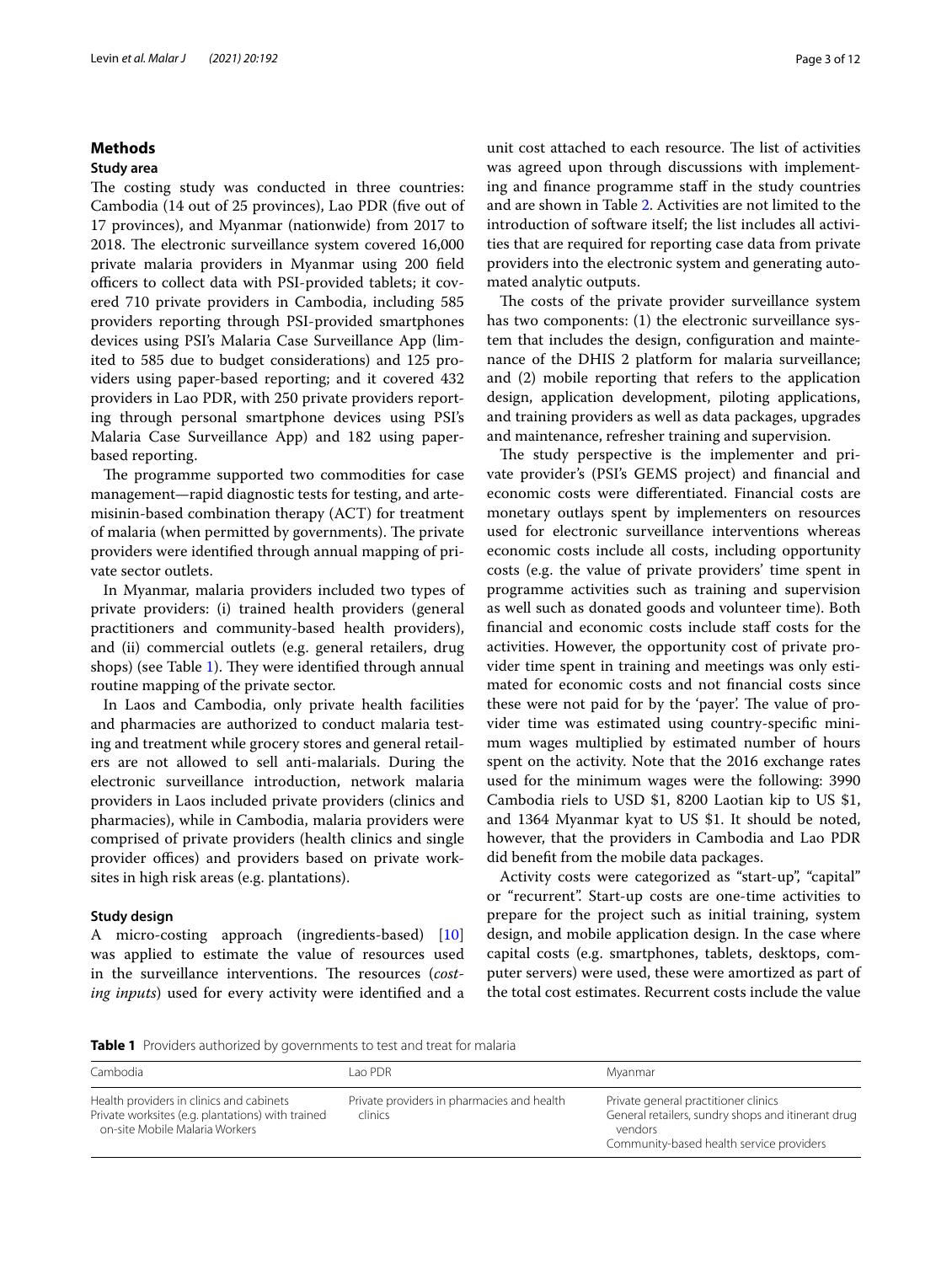of resources that last less than 1 year. For fnancial costs, straight-line depreciation was used (i.e. the capital costs were divided by the number of useful life years) while amortization and discounting was used in economic costs. Research costs were excluded from the estimation. The timing of the start-up activities differed among the three countries. The cost of these were converted to 2016 USD using the World Bank Consumer Price Index. The study team estimated total costs and cost per provider for the cost of the electronic surveillance system and cost of mobile reporting (Additional file [1:](#page-11-9) Table S1).

#### **Study timing and duration**

Data collection took place between October 2018 and May 2019. Costs associated with the introduction and maintenance of surveillance interventions were included in the study based on the timing of implementing these interventions in each participating country. The study assumed an implementation period of 3 years to enable comparison across countries. The study team collected cost data for the period from October 2013 through September 2018 in Cambodia; from April 2016 through September 2018 in Lao PDR, and from November 2015 through September 2018 in Myanmar. Costs were derived by assigning values to resources utilized such as training and private provider time spent in training and monthly meetings, and quantities utilized. The data collection was informed in part by discussions with key informants from key stakeholders in each setting. The timing of the startup costs difered by country—i.e. 2013–2016 in Cambodia, 2016 in Lao PDR, and 2015–2016 in Myanmar.

Since implementation took place over 3 years, costs were annualized with straight line depreciation for fnancial costs (dividing by 3) and amortization with a discount factor of 3% through dividing by an annualization factor (2.829) for economic costs.

#### **Sensitivity analysis**

Sensitivity analysis was conducted for some parameters that are uncertain, specifcally the discount rate, the value of private provider time spent on training and data entry on electronic and paper forms, and the percentage of time spent on supervision.

#### **Afordability and fnancial sustainability**

To assess fnancial sustainability, the study team assessed the government's ability to fund malaria surveillance by comparing the annual cost of electronic surveillance with the annual budget for implementing its national malaria strategic plans and surveillance. Data on the costs of national strategic plans were taken from the three countries so that the estimated costs of electronic surveillance could be compared with national annual budgets for surveillance and the malaria programme.

# **Results**

# **Cambodia**

In Cambodia, the project developed a custom mobile reporting app, the Malaria Case Surveillance App (MCS), for providers to be able to report cases directly to DHIS2 through a mobile smartphone device. The project procured and equipped 585 of 710 private providers with smartphones, trained providers to report cases through the mobile app, and provided monthly data packages to the private providers to support use of the app.

Table [3](#page-4-0) shows the financial and economic costs for introducing electronic surveillance and mobile reporting in Cambodia during 3 years by cost category: start-up, capital or recurrent. Total fnancial costs for the Cambodian intervention were \$434,968, while annual fnancial costs were \$144,989. Total economic costs were \$891,748 in total and 297,249 annually. The annual financial and economic costs per provider were \$240 and \$371, respectively.

Economic costs included the estimated value of private provider time on training and reporting (electronic and paper) as well as the value of DHIS2 software, a global public good supported by the University of Oslo that makes the software freely available. It was estimated that supporting a new software for the system would cost \$150,000 in in total or \$50,000 per year; and routine maintenance upgrades to the software were valued at \$30,000 total and \$10,000 per year. The costs to the payer (fnancial costs) are higher for mobile reporting than for introduction of electronic surveillance with DHIS2. This is due to the cost of the mobile phones and the monthly data packages. However, both costs are similar for economic costs when the value of the 'free' DHIS2 software are taken into account.

The largest share of financial total costs was for recurrent costs (54%), due to the cost of the monthly mobile data packages and other costs of implementation, followed by similar shares for start-up activities and capital goods (24% and 23%, respectively). The largest share for economic costs was also for recurrent (48%), followed by startup (37%). Figure [1](#page-4-1) shows bar chart for the fnancial and economic costs for electronic surveillance and mobile reporting in Cambodia, Lao PDR, and Myanmar.

# **Lao electronic surveillance**

Table [4](#page-7-0) shows that total fnancial costs for the Lao intervention were \$160,323, while annual costs were \$53,441. Total economic costs were \$458,414 while annual costs were \$152,805. The annual financial and economic costs per provider were \$124 and \$354, respectively.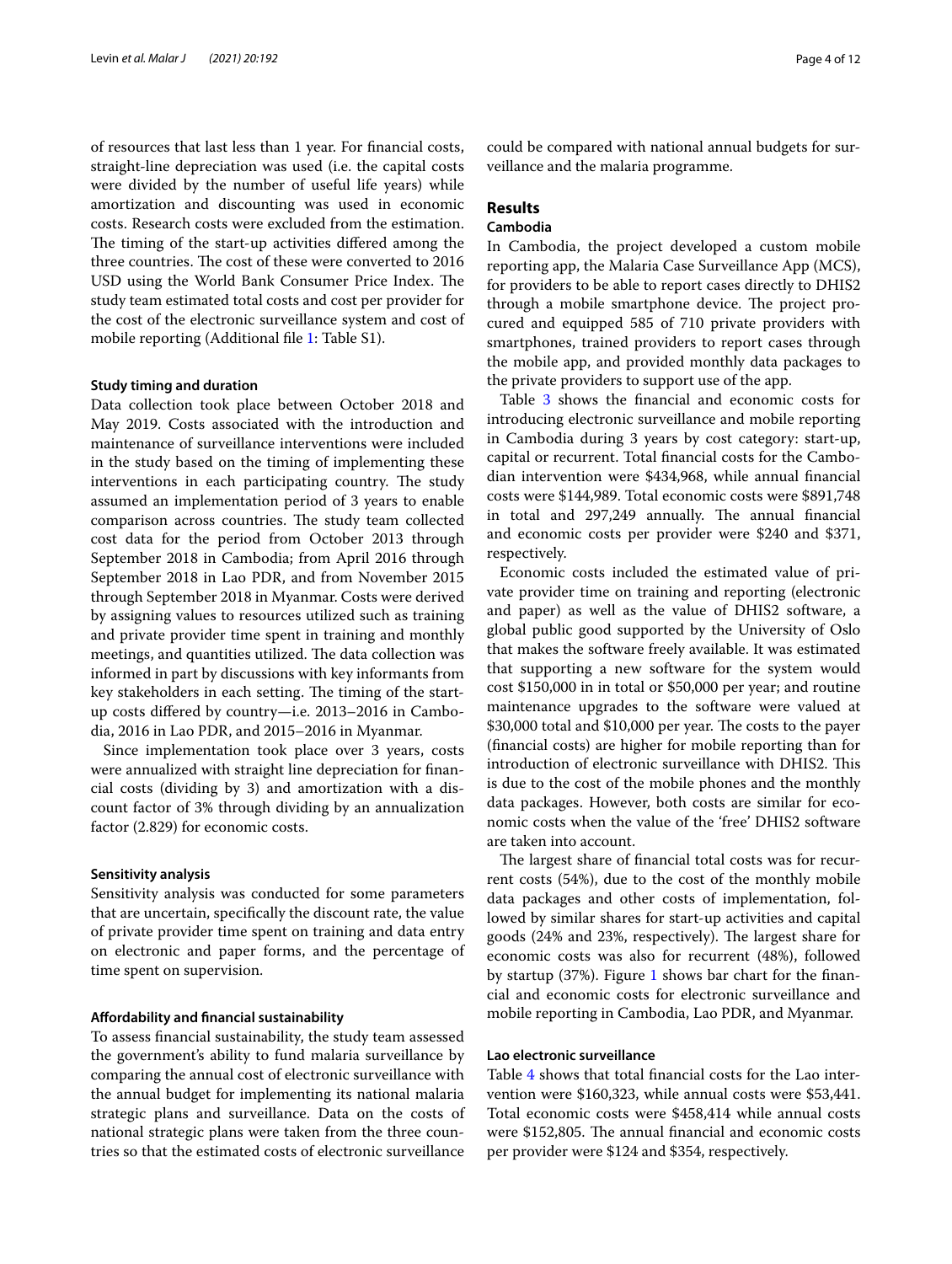# <span id="page-4-0"></span>**Table 2** Costing activities

|                 | Intervention category                                      | Activities                                                                                                                                                                                                                                        | Persons responsible for activity                                                    |
|-----------------|------------------------------------------------------------|---------------------------------------------------------------------------------------------------------------------------------------------------------------------------------------------------------------------------------------------------|-------------------------------------------------------------------------------------|
| Start-up costs  | Introduction of electronic surveillance<br>system (DHIS 2) | System design<br>System configuration<br>Piloting<br>Training<br>Design of surveillance bulletins                                                                                                                                                 | NGO/National/International staff <sup>a</sup><br>Consultants (DHIS2)                |
|                 | Introduction of mobile reporting                           | Mobile application design<br>Mobile application development<br>Piloting mobile applications<br>Training providers on mobile reporting                                                                                                             | National/international staff<br>Consultants (DHIS2/Android)                         |
| Capital costs   | Introduction of electronic surveillance<br>system (DHIS 2) | Procurement of hardware: desktops                                                                                                                                                                                                                 | National staff                                                                      |
|                 | Introduction of mobile reporting                           | Procurement of hardware: mobile devices                                                                                                                                                                                                           | National staff                                                                      |
| Recurrent costs | Electronic surveillance system (DHIS 2)                    | Data entry (centralized)<br>System upgrades and maintenance<br>Server hosting<br>Supportive supervision of malaria providers<br>Data quality assurance, monitoring and<br>evaluation<br>Production and dissemination of surveil-<br>lance reports | NGO/National staff <sup>b</sup><br>Consultants (system upgrades and<br>maintenance) |
|                 | Mobile reporting                                           | Mobile app upgrades and maintenance<br>Mobile data packages                                                                                                                                                                                       | National staff<br>Consultants (mobile app upgrades and<br>maintenance)              |

a NGO staff assisted with system configuration

**b** Supervision is conducted by NGO workers



<span id="page-4-1"></span>Economic costs also accounted for private provider time, the value of the DHIS2 software and the estimated cost of providers' personal mobile devices. For fnancial costs, the largest share of total costs was for recurrent costs (56%) due to the high cost of supervision (28%). Among economic costs, start-up costs had the highest share (51%) due to the inclusion of the value of DHIS2 software (39%). Similar to Cambodia, the fnancial cost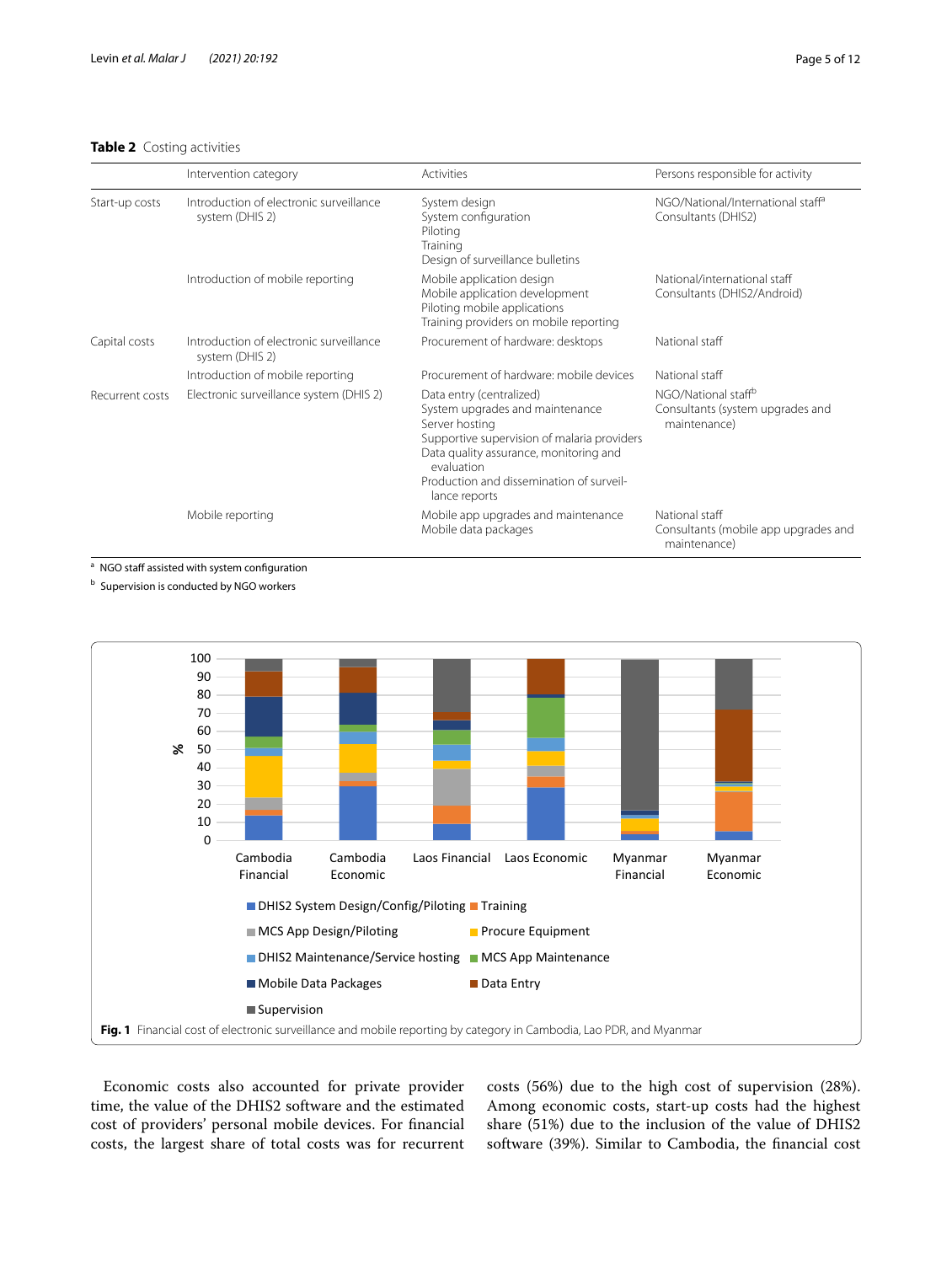<span id="page-5-0"></span>**Table 3** Financial and economic costs of Cambodia electronic surveillance intervention and provider mobile reporting intervention

| Cost category                                                               | Total cost | $\%$    |
|-----------------------------------------------------------------------------|------------|---------|
| Financial costs                                                             |            |         |
| Start-up                                                                    |            |         |
| System design and configuration (DHIS2)                                     | \$52,933   | 12.1%   |
| Piloting (DHIS2)                                                            | \$11,545   | 2.3%    |
| Training (DHIS2)                                                            | \$7847     | 1.5%    |
| MCS App design and development                                              | \$24,817   | 4.9%    |
| MCS App piloting                                                            | \$9475     | 1.9%    |
| MCS App training                                                            | \$8054     | 1.6%    |
| Surveillance bulletin design                                                | \$2366     | 0.5%    |
| Server set-up                                                               | \$150      | 0.0%    |
| Sub-total start-up                                                          | \$120,616  | 23.6%   |
| Capital                                                                     |            |         |
| Equipment (desktops)                                                        | \$4800     | 0.9%    |
| Equipment (mobile devices)                                                  | \$112,155  | 21.9%   |
| Sub-total capital                                                           | \$116,955  | 22.9%   |
| Recurrent                                                                   |            |         |
| DHIS2 maintenance and routine upgrades                                      | \$22,592   | 5.1%    |
| DHIS2 software upgrades                                                     |            | 0.0%    |
|                                                                             |            |         |
| Data entry                                                                  | \$71,070   | 13.9%   |
| Server hosting                                                              | \$7620     | 1.5%    |
| MCS App maintenance and routine upgrades                                    | \$32,182   | 6.3%    |
| Procure electronic report: Monthly mobile data packages                     | \$104,580  | 20.5%   |
| Provider social and behavioural change communication (SBCC) and supervision | \$35,569   | 7.0%    |
| Sub-total recurrent                                                         | \$273,612  | 53.5%   |
| Total costs                                                                 | \$511,183  | 100%    |
| Annual costs                                                                | \$170,394  | N/A     |
| Annual cost per mobile reporting provider ( $n = 585$ providers)            | \$291      | N/A     |
| Annual cost per provider ( $n = 710$ providers)                             | \$240      | N/A     |
| Economic costs                                                              |            |         |
| Start-up costs                                                              |            |         |
| System design (DHIS2)                                                       | \$218,782  | 27.7%   |
| Piloting (DHIS2)                                                            | \$12,242   | 1.6%    |
| Training (DHIS2)                                                            | \$12,891   | 2.4%    |
| MCS App design and development                                              | \$26,317   | 3.3%    |
| MCS App piloting                                                            | \$10,048   | 1.3%    |
| MCS App training                                                            | \$10,800   | 1.1%    |
| Surveillance bulletin design                                                | \$2508     | 0.3%    |
| Server set-up                                                               | \$159      | $0.0\%$ |
| Sub-total start-up                                                          | \$297,703  | 37.7%   |
| Capital                                                                     |            |         |
| Equipment (desktops)                                                        | \$5090     | 0.6%    |
| Equipment (mobile devices)                                                  | \$118,934  | 15.1%   |
| Sub-total capital                                                           | \$124,024  | 15.7%   |
| Recurrent                                                                   |            |         |
| DHIS2 maintenance and routine upgrades                                      | \$22,592   | 2.9%    |
| DHIS2 software upgrades                                                     | \$30,000   | 3.8%    |
| Paper-based and electronic data entry                                       | \$110,498  | 14.0%   |
| Server hosting                                                              | \$7620     | 1.0%    |
| MCS App maintenance and routine upgrades                                    | \$32,182   | 4.1%    |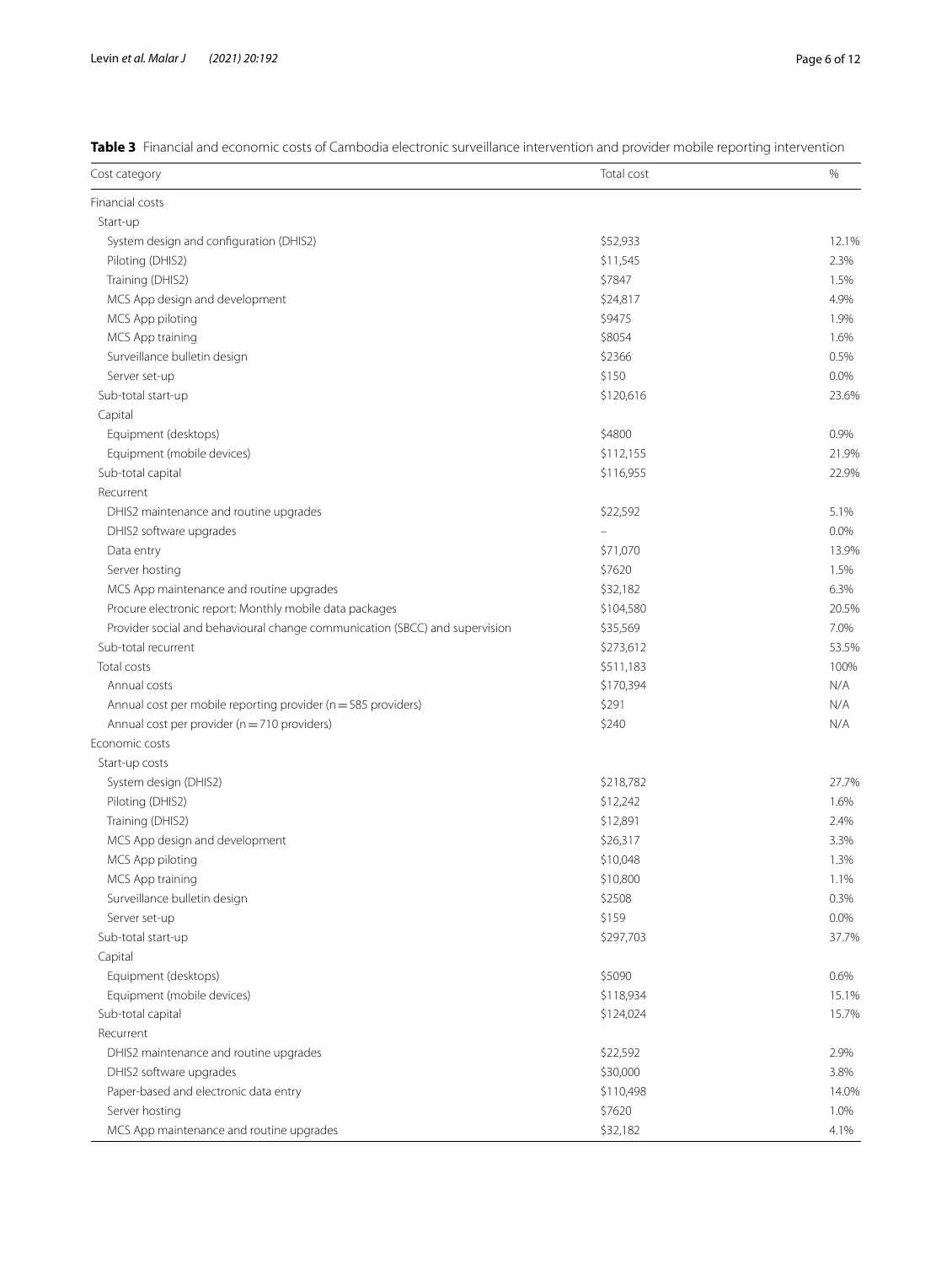**Table 3** (continued)

| Cost category                                                               | Total cost | %     |
|-----------------------------------------------------------------------------|------------|-------|
| Procure electronic report: monthly mobile data packages                     | \$129,483  | 16.4% |
| Provider social and behavioural change communication (SBCC) and supervision | \$35,569   | 4.5%  |
| Sub-total recurrent                                                         | \$367.944  | 46.6% |
| Total costs                                                                 | \$789,671  | 100%  |
| Annual costs                                                                | \$263,224  | N/A   |
| Annual cost per mobile reporting provider ( $n = 585$ providers)            | \$450      | N/A   |
| Annual cost per provider ( $n = 710$ providers)                             | \$371      | N/A   |

of mobile reporting is higher than that of electronic surveillance.

value of provider time, and % supervisor time spent on visits. The impact is greatest when the value of provider time is varied.

#### **Myanmar electronic surveillance**

Table [5](#page-9-0) shows the fnancial and economic costs of introducing electronic surveillance and mobile reporting in Myanmar. The mobile reporting model employed in Myanmar is diferent from Cambodia and Lao PDR since 200 field officers employed by PSI Myanmar reported electronically to DHIS2 with tablets when they visited providers monthly rather than providers using smartphones to report directly. Providers maintained paper records for primary reporting. Further, PSI Myanmar did not design or develop a customized mobile application for reporting. Instead, PSI Myanmar used a free generic, open-source DHIS2 reporting app.

Total fnancial costs for the Myanmar intervention were \$1,316,379, while annual fnancial costs were \$437,954. Total economic costs were \$3,988,621 and \$1,310,357 annualized. Economic costs also accounted for the value of private provider time and DHIS2 software as in the other two countries. The economic cost of the custom app was \$27,549, with no fnancial costs incurred by the programme for development. The annual fnancial and economic costs per provider were \$27 and \$82, respectively.

Recurrent costs represented 88% of the total share of financial costs. The cost driver was monthly supportive supervision to providers for capturing surveillance data from paper records. For economic costs, recurrent costs also had the largest share of total costs (69%) due to the value of private provider time spent on data entry and cost of supervision.

# **Sensitivity analysis**

Table [6](#page-10-0) shows the impact of varying variables with uncertainty on annual economic cost: discount rate,

# **Comparison of electronic surveillance costs in Cambodia, Laos, and Myanmar**

Cost structure varied across the three countries depending on the cost drivers, the size of the networks and the manner in which electronic reporting was implemented, i.e. individual provider level in Cambodia and Lao PDR and supervisor level in Myanmar. Myanmar's coverage was national with a large number of providers covered (16,000) that resulted in a high annual economic cost (\$1,310,912), primarily due to the cost of supervision, but a low annual cost-per-provider covered (\$82) (Table [4](#page-7-0)). The numbers of providers covered in Lao PDR was much smaller  $(n=432)$ , leading to a lower annual economic cost (\$152,805), but a higher cost-per-provider (\$354) (Table [3\)](#page-5-0). Cambodia had a network size (710) closer to Lao PDR's and thus a similar annual economic cost-per-provider covered (\$371). However, because the project in Cambodia developed the mobile app and purchased smartphones and data packages for all the providers, the annual economic costs were higher (\$263,224) (Table [5](#page-9-0)). Neither Myanmar or Lao PDR developed a mobile app or purchased smartphones for their providers. Thus, supervision was the primary cost driver for financial cost.

Economic costs were compared to the annual national malaria strategic plans' (NMSP) budgets in all three countries, and to the proportion specifcally budgeted for surveillance in Lao PDR and Myanmar (there was no surveillance budget in the Cambodian NMSP). The total annual cost of PSI's electronic surveillance intervention in the three countries comprised 0.5–1.5% of the total annual NMSP budget, and 6.8–20.5% of the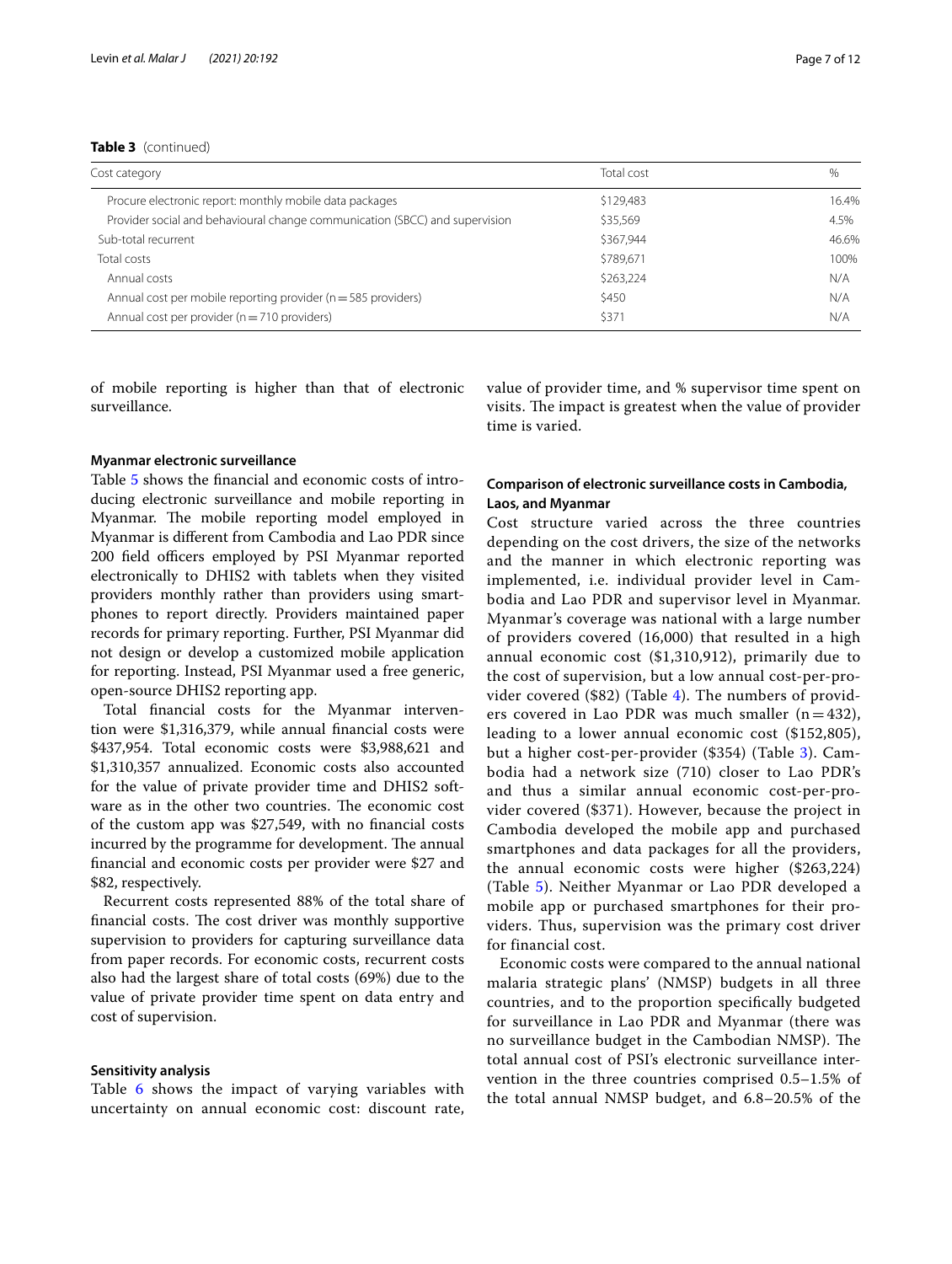<span id="page-7-0"></span>

| Table 4 Financial and economic costs of Lao PDR electronic surveillance intervention and provider mobile reporting intervention |  |
|---------------------------------------------------------------------------------------------------------------------------------|--|
|---------------------------------------------------------------------------------------------------------------------------------|--|

| Cost category                                                      | Total costs | $\%$  |
|--------------------------------------------------------------------|-------------|-------|
| Financial costs                                                    |             |       |
| Start-up                                                           |             |       |
| System design and configuration (DHIS2)                            | \$5768      | 5.5%  |
| Piloting (DHIS2)                                                   | \$595       | 0.4%  |
| Training (DHIS2)                                                   | \$7473      | 4.7%  |
| Server set-up                                                      | \$150       | 0.1%  |
| Surveillance bulletin design                                       | \$5107      | 3.2%  |
| MCS App design and development                                     | \$27,362    | 16.9% |
| MCS App piloting                                                   | \$5659      | 3.5%  |
| MCS App training for providers                                     | \$8281      | 5.2%  |
| Sub-total start-up                                                 | \$63,250    | 39.5% |
| Capital                                                            |             |       |
| Hardware (desktops)                                                | \$2400      | 1.5%  |
| Equipment (tablets for field officers)                             | \$4800      | 3.0%  |
| Sub-total capital                                                  | \$7200      | 4.5%  |
| Recurrent                                                          |             |       |
| DHIS2 maintenance and routine upgrades                             | \$8245      | 5.1%  |
| Server hosting                                                     | \$5976      | 3.7%  |
| MCS App maintenance and routine upgrades                           | \$12,877    | 8.0%  |
| Monthly mobile data packages                                       | \$8640      | 5.4%  |
| Paper-based data entry                                             | \$7445      | 4.6%  |
| Provider BCC and supervision                                       | \$44,490    | 28.0% |
| Monitoring and evaluation                                          | \$1750      | 1.1%  |
| Sub-total recurrent                                                | \$89,873    | 56.1% |
| Total costs                                                        | \$160,323   | 100%  |
| Annual costs                                                       | \$53,441    | N/A   |
| Annual cost per private provider ( $n = 432$ )                     | \$124       | N/A   |
| Annual cost per private provider reporting by mobile ( $n = 250$ ) | \$214       | N/A   |
| Economic costs                                                     |             |       |
| Startup cost                                                       |             |       |
| System design and configuration (DHIS2)                            | \$168,446   | 36.8% |
| Piloting (DHIS2)                                                   | \$631       | 0.1%  |
| Training (DHIS2)                                                   | \$13,243    | 2.9%  |
| Server set-up                                                      | \$159       | 0.0%  |
| Surveillance bulletin design                                       | \$5415      | 1.2%  |
| MCS App design and development                                     | \$28,781    | 6.2%  |
| MCS App piloting                                                   | \$6001      | 1.3%  |
| MCS App training for providers                                     | \$10,156    | 2.2%  |
| Sub-total startup                                                  | \$232,833   | 50.8% |
| Capital                                                            |             |       |
| Hardware (desktops)                                                | \$2545      | 0.6%  |
| Equipment (tablets for field officers)                             | \$5090      | 1.1%  |
| Equipment (provider smartphones)                                   | \$39,767    | 8.7%  |
| Sub-total capital (annual)                                         | \$47,402    | 10.3% |
| Recurrent                                                          |             |       |
| DHIS2 maintenance and routine upgrades                             | \$8245      | 1.8%  |
| DHIS2 software upgrades                                            | \$30,000    | 6.5%  |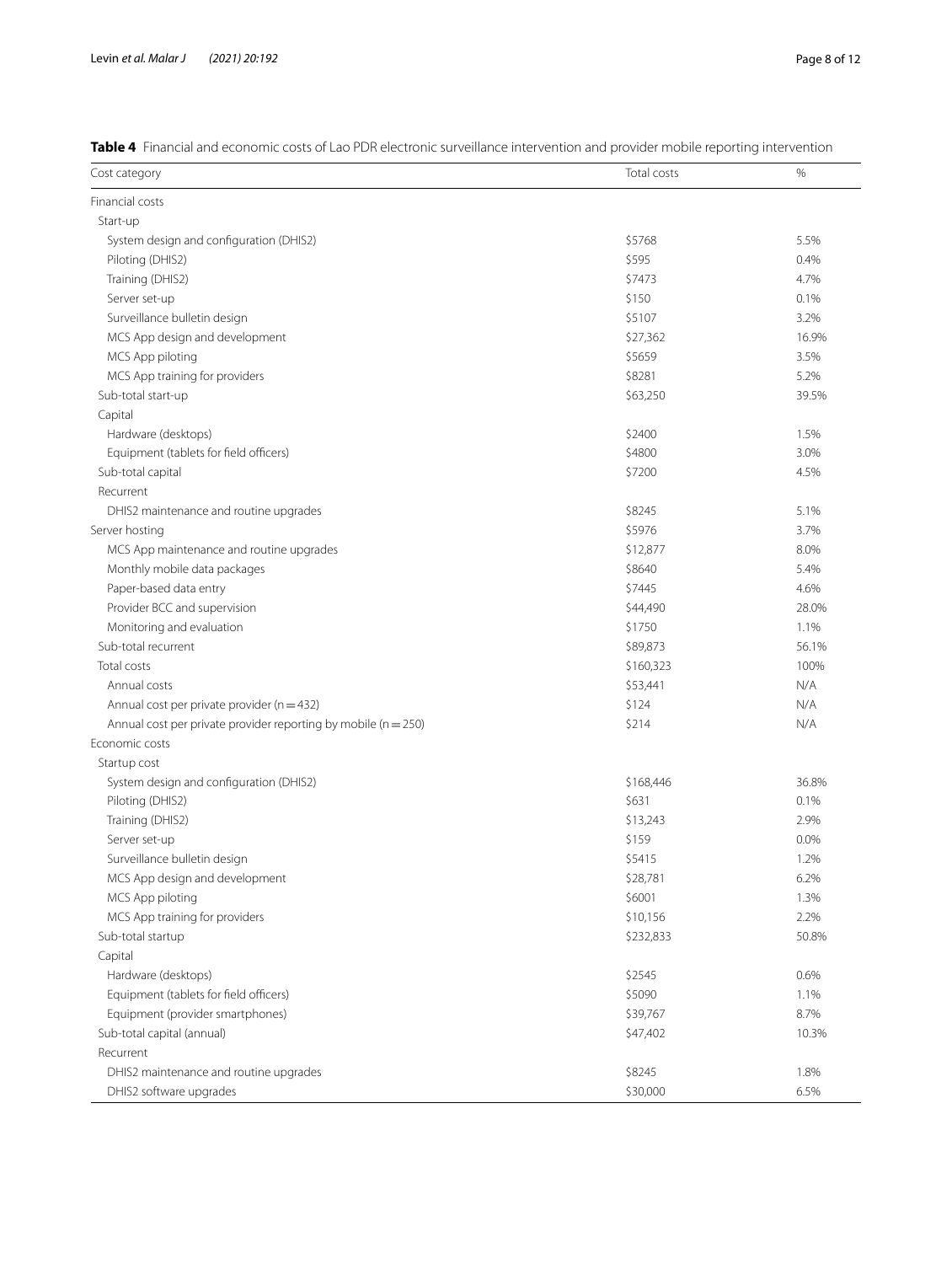| Cost category                                                      | Total costs | $\%$    |
|--------------------------------------------------------------------|-------------|---------|
| Server hosting                                                     | \$5976      | $1.3\%$ |
| MCS App maintenance and routine upgrades                           | \$12,877    | 2.8%    |
| Monthly mobile data packages                                       | \$12,177    | 2.7%    |
| Paper-based and electronic data entry                              | \$62,215    | 13.6%   |
| Provider BCC and supervision                                       | \$44,940    | 9.8%    |
| Monitoring and evaluation                                          | \$1750      | 0.4%    |
| Sub-total recurrent                                                | \$178,179   | 38.9%   |
| Total costs                                                        | \$458,414   | 100%    |
| Annual costs                                                       | \$152,805   | N/A     |
| Annual cost per private provider ( $n = 432$ )                     | \$354       | N/A     |
| Annual cost per private provider reporting by mobile ( $n = 250$ ) | \$611       | N/A     |

total NMSP surveillance budget in Lao PDR and Myanmar (Table [7\)](#page-10-1).

# **Discussion**

Surveillance systems are a core intervention in malaria elimination settings [[6\]](#page-11-4). Case-level data is needed from all health points of care that are diagnosing and treating malaria in order to properly estimate and allocate resources, target interventions, and implement elimination protocols. In many malaria endemic countries, private sector providers perform a signifcant proportion of case management and should be included in surveillance activities. Yet there is little evidence for national programmes to accurately cost the inclusion of private sector providers in malaria surveillance systems in elimination settings. While one other study investigated the cost of setting up a spatial decision support system for malaria elimination [\[9](#page-11-7)] and others have estimated the costs for other services [[11\]](#page-11-10), no others have focused on the costs of surveillance of private sector services. The costing of electronic surveillance systems to capture private sector malaria case data in Cambodia, Lao PDR, and Myanmar can provide a template for national programmes on elements to consider when costing out such a system, the main cost drivers, and how to implement in the most cost-efective way in diferent operational settings to promote afordability and fnancial sustainability.

Total annual economic costs of introducing electronic surveillance and mobile reporting were \$152,805 in Lao PDR, \$263,224 in Cambodia, and \$1,310,912 in Myanmar. The financial cost drivers were recurrent in all three countries (mobile monthly packages in Cambodia and supervision in Lao PDR and Myanmar). For economic costs, the cost drivers were startup costs in Cambodia and Lao PDR (system design) since donated software and hardware were included. For Myanmar which had fewer hardware costs, the economic cost driver was supervision, a recurrent cost.

In Cambodia and Lao PDR, providers could report directly into the electronic surveillance system and there was less need for monthly data collection. Thus, supervision only accounted for 5% and 10% of the total annual economic costs in Cambodia and Lao PDR, respectively. While the network had similar sizes in Cambodia and Lao PDR (432 and 710, respectively), the providers in Lao PDR used their own smartphones and, as a result, a higher proportion of the total annual economic costs went towards start-up costs.

Myanmar had a lower cost per provider reporting malaria case data since it employed field officers to visit clinics monthly and record the data in tablets. This approach could be particularly useful in sub-national areas that have already developed a supportive supervision model and where it is geographically feasible to visit providers at least monthly. While this increases the proportion of total annual economic cost spent on supervision (69% in Myanmar), its costs were much lower due to the reduced need for mobile phones and monthly mobile data packages. However, such a system impacts timeliness, with reporting only occurring periodically rather than in real-time. Alternative solutions can be considered as caseloads drop. As sub-national areas approach elimination, field officers could be replaced or complemented with a system that targets smartphone purchase for higher case-load providers. Since smartphone penetration was already estimated to be 80% in 2019 [\[12](#page-11-11)], this type of reporting will be increasingly more feasible. For providers with few cases, a simple phone call to feld officers could be utilized to complete required reporting and initiate malaria elimination surveillance protocols. While the PSI GEMS project was an NGO-supported, malaria-focused surveillance programme, NMPs may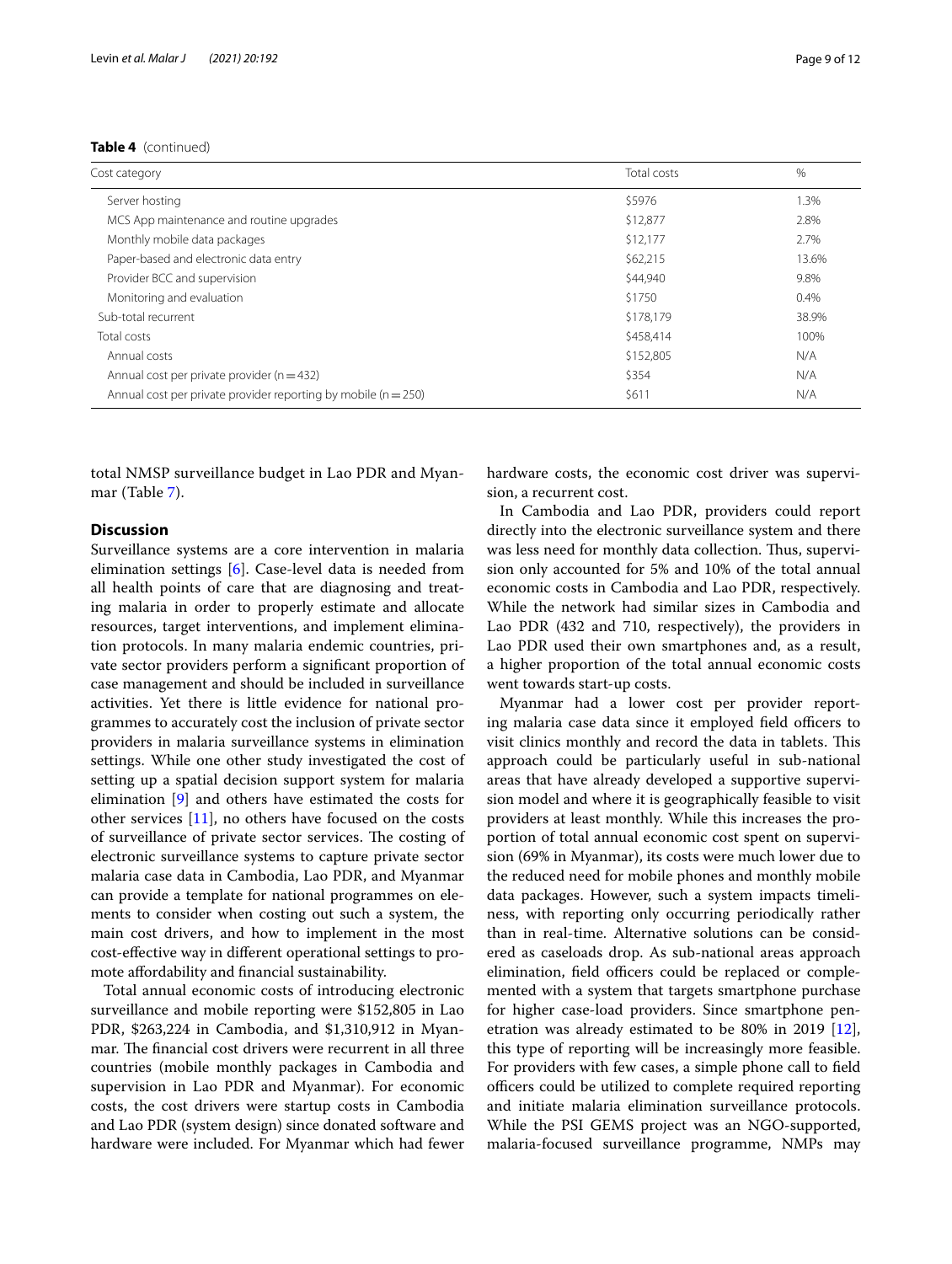<span id="page-9-0"></span>**Table 5** Financial and economic costs of Myanmar electronic surveillance intervention and mobile reporting intervention among feld-based supervisors

| Total cost  | %                                                                             |
|-------------|-------------------------------------------------------------------------------|
|             |                                                                               |
|             |                                                                               |
| \$39,363    | 3.0%                                                                          |
| \$4832      | 0.4%                                                                          |
| \$9361      | 0.7%                                                                          |
| \$300       | 0.0%                                                                          |
| \$2443      | 0.2%                                                                          |
| \$4178      | 0.3%                                                                          |
| \$12,672    | 1.0%                                                                          |
| \$73,149    | 5.6%                                                                          |
|             |                                                                               |
| \$80,200    | 6.1%                                                                          |
| \$9600      | 0.7%                                                                          |
| \$89,800    | 6.8%                                                                          |
|             |                                                                               |
| \$10,070    | 0.8%                                                                          |
| \$13,680    | 1.0%                                                                          |
| \$1,093,680 | 83.1%                                                                         |
| \$36,000    | 2.7%                                                                          |
| \$1,153,430 | 87.6%                                                                         |
| \$1,316,379 | 100%                                                                          |
| \$437,954   | N/A                                                                           |
| \$27        | N/A                                                                           |
|             |                                                                               |
|             |                                                                               |
| \$200,809   | 5.1%                                                                          |
| \$5124      | 0.1%                                                                          |
| \$875,760   | 22.0%                                                                         |
| \$318       | 0.0%                                                                          |
| \$2590      | 0.1%                                                                          |
| \$4430      | 0.1%                                                                          |
| \$13,438    | 0.3%                                                                          |
| \$27,549    | 0.7%                                                                          |
| \$1,130,019 | 28.3%                                                                         |
|             |                                                                               |
| \$85,048    | 2.1%                                                                          |
| \$10,180    | 0.3%                                                                          |
| \$95,228    | 2.4%                                                                          |
|             |                                                                               |
|             | 1.0%                                                                          |
|             | 39.0%                                                                         |
| \$13,680    | 0.3%                                                                          |
| \$1,093,680 | 27.4%                                                                         |
|             | 1.0%                                                                          |
|             | 0.6%                                                                          |
|             | 69.3%                                                                         |
|             | 100%                                                                          |
|             | \$40,070<br>\$1,555,200<br>\$38,244<br>\$22,500<br>\$2,763,374<br>\$3,939,268 |

|  | <b>Table 5</b> (continued) |
|--|----------------------------|
|--|----------------------------|

| Cost category                        | Total cost  | %   |
|--------------------------------------|-------------|-----|
| Annual costs                         | \$1,310,912 | N/A |
| Cost per provider (16,000 providers) | S82         | N/A |

identify other efficiencies, such as incorporating supervision and data collection for private sector providers into existing public sector implementation programmes and including private sector providers when training public sector providers.

Some lessons learned about cost-efficiencies can be found from comparing the three settings. In Cambodia, smartphones were purchased for most providers and this made up 15% of the total annual economic cost of the intervention with an additional 16% spent on mobiledate packages. In Lao PDR where the 250 providers that were mobile reporting used their own smartphones, the cost was half that proportion, and in Myanmar, where 200 tablets were purchased for supervisors to then collect and send the data from the 16,000 providers, the costs were just above 2% of the total. Implementing mobile-based reporting where smartphone ownership is high may limit the costs of purchasing new phones and could be considered where provider networks are large. In settings where personal ownership of smartphones is low and Internet connectivity is variable, a model such as Myanmar's could be used.

There are lessons in the three study countries that NMPs can consider when balancing the need to purchase smartphones and mobile-data packages, and the costs of supervision and data collection based on the size of the network. Rather than waiting until national caseloads are approaching elimination levels, high-burden countries could begin to explore options early on in preparation for an elimination-ready surveillance system. This system will need to capture case data from all types of providers, perhaps by focusing on areas of relatively lower transmission or other practical considerations that can eventually inform national elimination strategy. In the future, as internet connectivity is improved, governments can also consider having providers use already existing social media apps to send data on malaria cases.

In order to improve sustainability of the intervention and progress towards malaria elimination, it will be important for countries to gradually take over the costs of the intervention, including supervision of private providers.

All three countries are lower-middle income countries and should start absorbing programmatic costs. Recurrent fnancial costs, costs that governments will need to assume over time, were larger than capital and start-up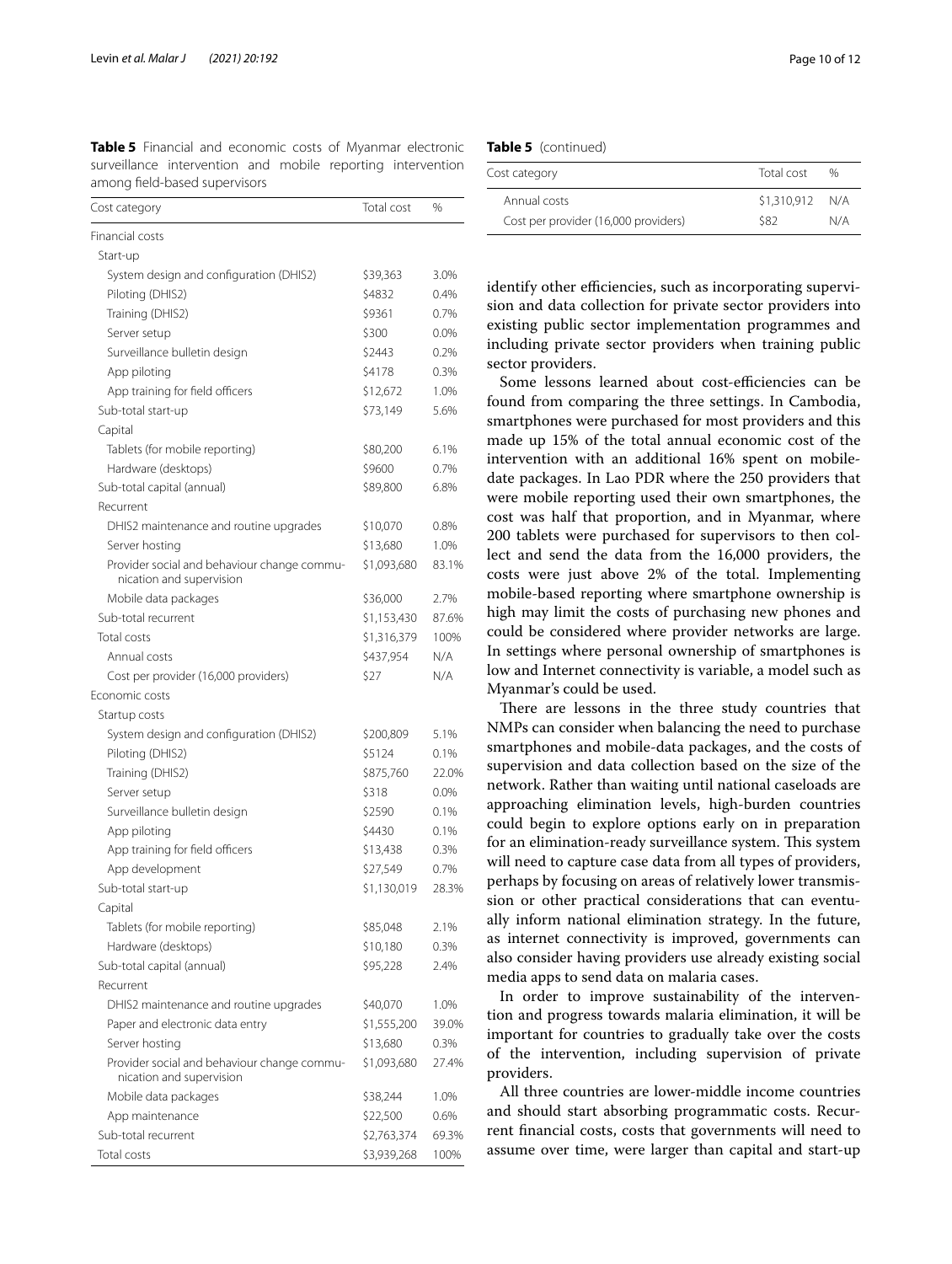|          | Discount rate |        | Value of provider time |                                       | % supervisor time spent on<br>visits |        |
|----------|---------------|--------|------------------------|---------------------------------------|--------------------------------------|--------|
|          | 0%            | 5%     | Minimum wage           | General practitioner/<br>clerk salary | $-25%$                               | $+25%$ |
| Cambodia | \$255         | \$277  | \$267                  | \$310                                 | \$262                                | \$273  |
| Lao PDR  | \$148         | \$156  | \$153                  | \$202                                 | \$149                                | \$158  |
| Myanmar  | \$3863        | \$3978 | \$1311                 | \$2536                                | \$1220                               | \$1402 |

<span id="page-10-0"></span>**Table 6** Annual economic costs (000 s USD) of electronic surveillance when key factors are varied

<span id="page-10-1"></span>**Table 7** Comparisons of estimated annual costs of electronic surveillance with National Malaria Program

|          | Economic cost of electronic<br>surveillance | Estimated annual costs<br>national malaria strategic<br>plan | <b>Estimated cost</b><br>of surveillance in<br><b>NMSP</b> | % Electronic surveillance<br>to annual program budget to estimated surveillance | % Electronic surveillance<br>budget |
|----------|---------------------------------------------|--------------------------------------------------------------|------------------------------------------------------------|---------------------------------------------------------------------------------|-------------------------------------|
| Cambodia | \$263,224 (14 out of 25)<br>provinces)      | \$50.354.592                                                 | N/A                                                        | 0.5                                                                             | N/A                                 |
| Lao PDR  | \$152,805 (5 out of 17 prov-<br>inces)      | \$14,557,696                                                 | \$2,260,000                                                | 1.0                                                                             | 6.8%                                |
| Myanmar  | \$1,310,912 (entire country)                | \$92,600,000                                                 | \$6,400,000                                                | 1.5                                                                             | 20.5%                               |

It should be noted that Myanmar used a diferent model of electronic surveillance (tablets with monthly reporting by NGO workers) than in Cambodia and Lao PDR where smartphones were used

costs in all three countries (47–88%). NMPs will need to ensure that recurrent costs are budgeted for over time. These may include costs associated with maintenance, upgrades, hosting, mobile data packages, and regular visits for data quality checks, supervision, and for providers without the ability to report themselves through mobile apps, to collect and report data.

Electronic surveillance appears to be afordable in the three study countries if one assumes that the cost estimated for implementing the national malaria strategic plans are accurate. The cost of introducing electronic surveillance is only a small percentage (0.5–1.5%) of the total malaria programme budgets, so that even when considering the addition of costs associated with implementation of public sector surveillance, inclusion of private sector providers is very likely feasible. Illustrative of that point in Lao PDR and Myanmar are the percentage of the electronic surveillance costs calculated in this study to the estimated surveillance budget in the NMSP (Cambodia's NMSP did not have a specifc budget line for surveillance), 6% and 8% respectively. Myanmar demonstrates the potential for countries with very large, nationally active, private sectors to implement an afordable electronic surveillance system.

The development of health information architecture is also an important factor in developing surveillance systems. The lack of adequate health information architecture to capture high quality case-based data has been cited as a gap in the performance of surveillance systems [[13\]](#page-11-12). In the three study countries, the proportion of total economic costs to start-up an electronic DHIS2 ranged between 28 and 51% of total costs and included system design, confguration, server set-up, and piloting and training of personnel on DHIS2. Again, recurrent annual costs are important to consider, and in the three study countries ranged between 39 and 69% of the total annual economic costs. Budgeting to develop these systems now while in a control-phase with an eye to real-time, casebased reporting could potentially facilitate the transition to surveillance as a core intervention that goes hand-inhand with case management.

The study had some limitations. The authors were unable to assess the benefts of the electronic surveillance. In addition, other factors that may afect the cost of supervision, such as difficulty of travel and proximity of supervisors to the providers they were overseeing, were not taken into account for this analysis. The study also compared two types of models of electronic surveillance that were not completely comparable—i.e. use of mobile phones in Cambodia and Lao PDR to enable real-time reporting of malaria cases while electronic tablets were used for monthly reporting of cases by field officers in Myanmar.

Another limitation is that the PSI staff have salaries that are higher than government salaries in the countries where they are working, i.e. two to six times the